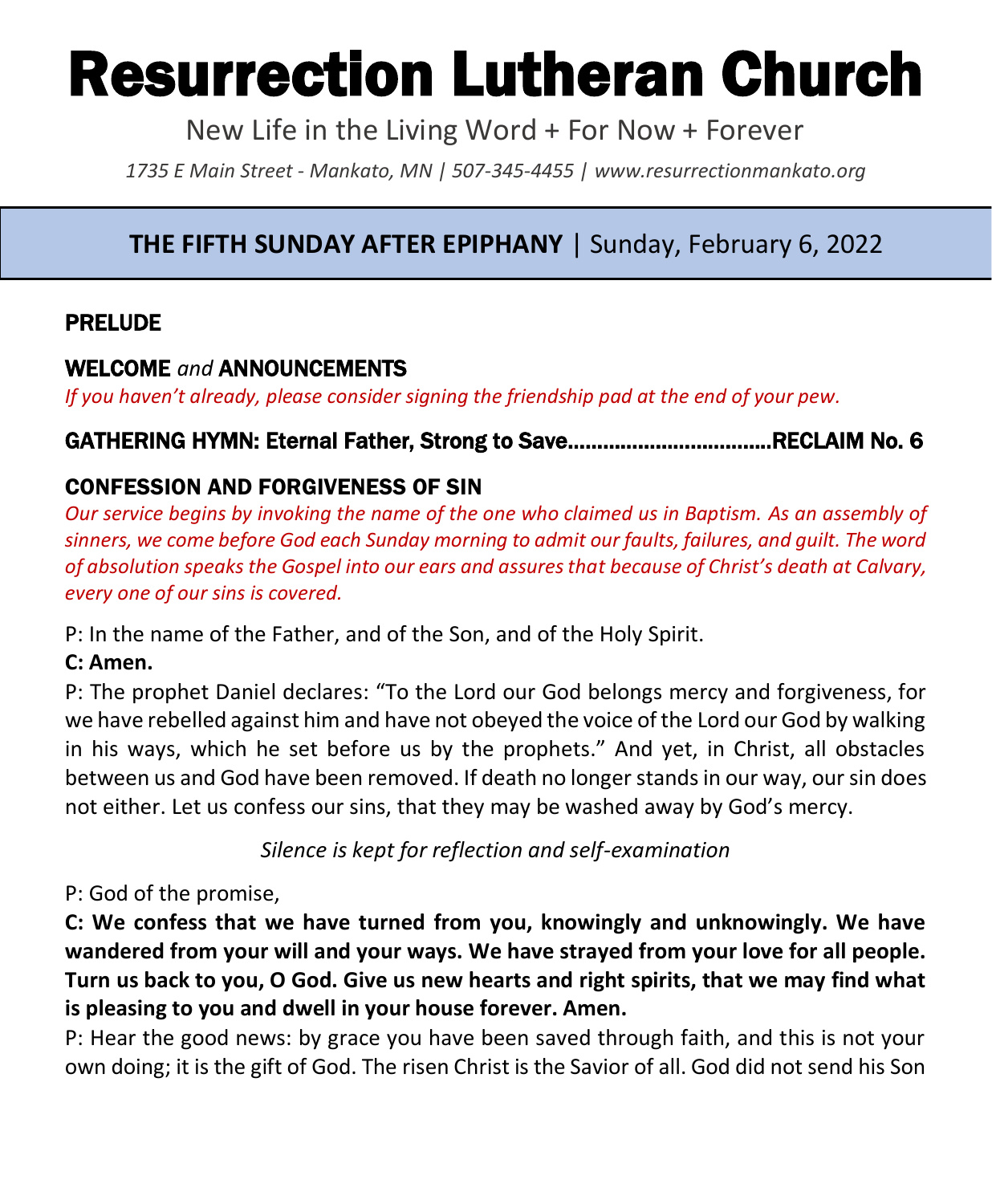into the world to condemn the world, but that the world might be saved through him. In the name of Jesus Christ, the entirety of your sins are forgiven!

**C: Amen! Thanks be to God!** 

## THE HYMN OF GLORY

*These words are a response to the gracious and steadfast mercy of God, who pours out his love on undeserving sinners. Together we lift our voices in a song of praise to the trinity – Father, Son and Holy Spirit – for the gift of salvation and new life.* 



## FIRST READING: Isaiah 6:1-8 (ESV)

*Isaiah had a vision of the Lord sitting on his throne in glory. The prophet confessed his unworthiness for the job, but a seraph touched his lips with a burning coal. God chose Isaiah, made atonement for his sin, and commissioned him for service to Israel.* 

<sup>1</sup>In the year that King Uzziah died I saw the Lord sitting upon a throne, high and lifted up; and the train of his robe filled the temple.  ${}^{2}$ Above him stood the seraphim. Each had six wings: with two he covered his face, and with two he covered his feet, and with two he flew. <sup>3</sup>And one called to another and said: "Holy, holy, holy is the Lord of hosts; the whole earth is full of his glory!" <sup>4</sup>And the foundations of the thresholds shook at the voice of him who called, and the house was filled with smoke. <sup>5</sup>And I said: "Woe is me! For I am lost; for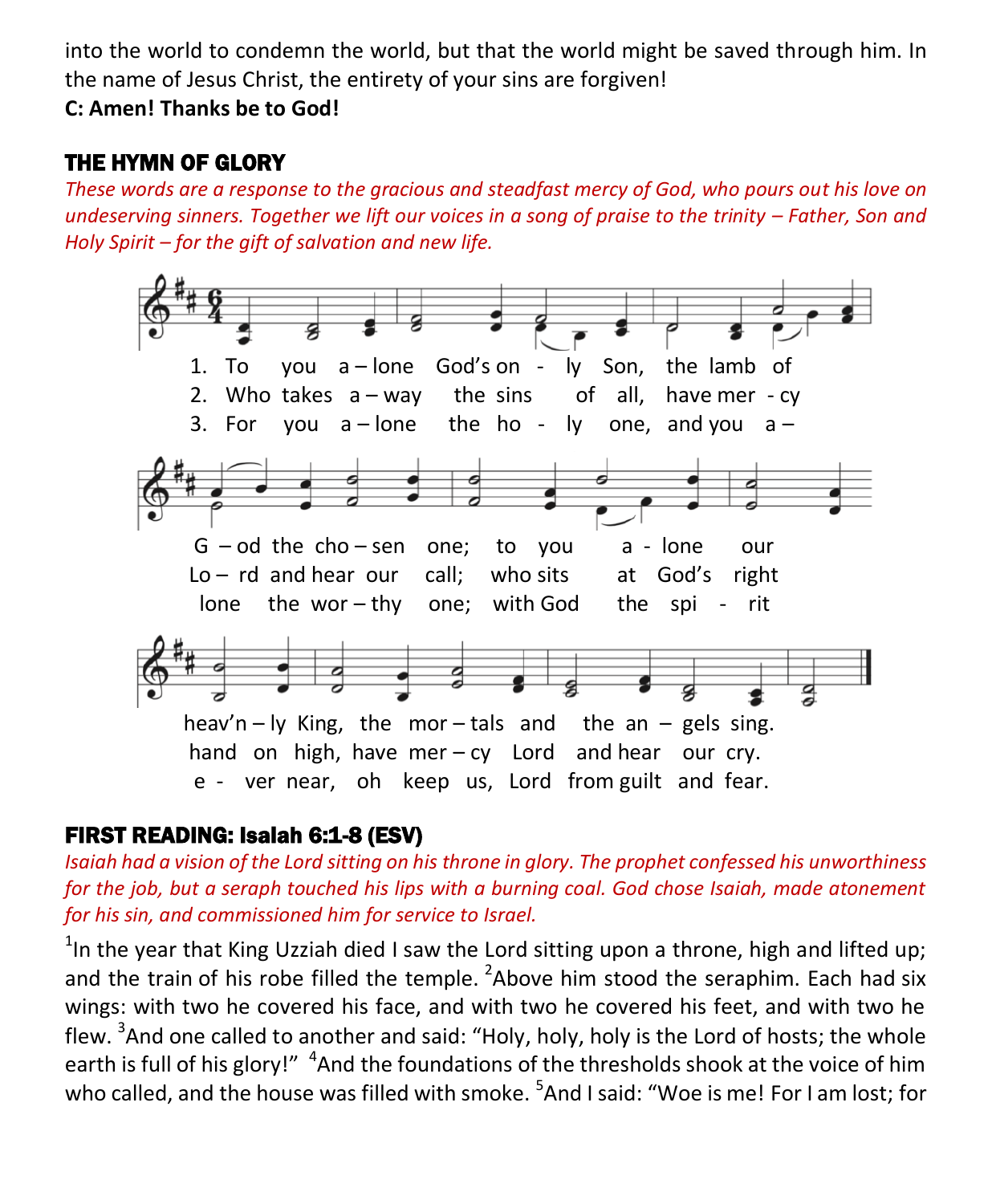I am a man of unclean lips, and I dwell in the midst of a people of unclean lips; for my eyes have seen the King, the Lord of hosts!" <sup>6</sup>Then one of the seraphim flew to me, having in his hand a burning coal that he had taken with tongs from the altar. <sup>7</sup>And he touched my mouth and said: "Behold, this has touched your lips; your guilt is taken away, and your sin atoned for." Isaiah's Commission from the Lord <sup>8</sup>And I heard the voice of the Lord saying, "Whom shall I send, and who will go for us?" Then I said, "Here I am! Send me."

R: The Word of the Lord.

**C: Thanks be to God!** 

## RESPONSIVE READING: Psalm 138 (ESV)

*This song begins by praising the Lord for his protection and steadfast love, including the joy over answered prayers. God strengthens us in the midst of trials. When we call, God answers.* 

R: I give you thanks, O Lord, with my whole heart; before the gods I sing your praise; **C: I bow down toward your holy temple and give thanks to your name for your steadfast love and your faithfulness, for you have exalted above all things your name and your word.**

R: On the day I called, you answered me; my strength of soul you increased.

**C: All the kings of the earth shall give you thanks, O Lord, for they have heard the words of your mouth,**

R: and they shall sing of the ways of the Lord, for great is the glory of the Lord. **C: Though the Lord is high he regards the lowly, but the haughty he knows from afar.**

R: Though I walk in the midst of trouble, you preserve my life; you stretch out your hand against the wrath of my enemies, and your right hand delivers me. **C: The Lord will fulfill his purpose for me; your steadfast love, O Lord, endures forever. Do not forsake the work of your hands.**

R: The Word of the Lord.

**C: Thanks be to God!** 

## SECOND READING: 1 Corinthians 14:12b-20 (ESV)

*Paul instructed the Corinthians to focus their efforts on building up the church. Together, more can be accomplished as where one person is lacking, another fills the void. It is important to speak aloud our prayers and teaching so that others may be instructed and built up in faith.* 

<sup>12</sup>Strive to excel in building up the church.  $^{13}$ Therefore, one who speaks in a tongue should pray that he may interpret.  $^{14}$  For if I pray in a tongue, my spirit prays but my mind is unfruitful. <sup>15</sup>What am I to do? I will pray with my spirit, but I will pray with my mind also; I will sing praise with my spirit, but I will sing with my mind also.  $^{16}$ Otherwise, if you give thanks with your spirit, how can anyone in the position of an outsider say "Amen" to your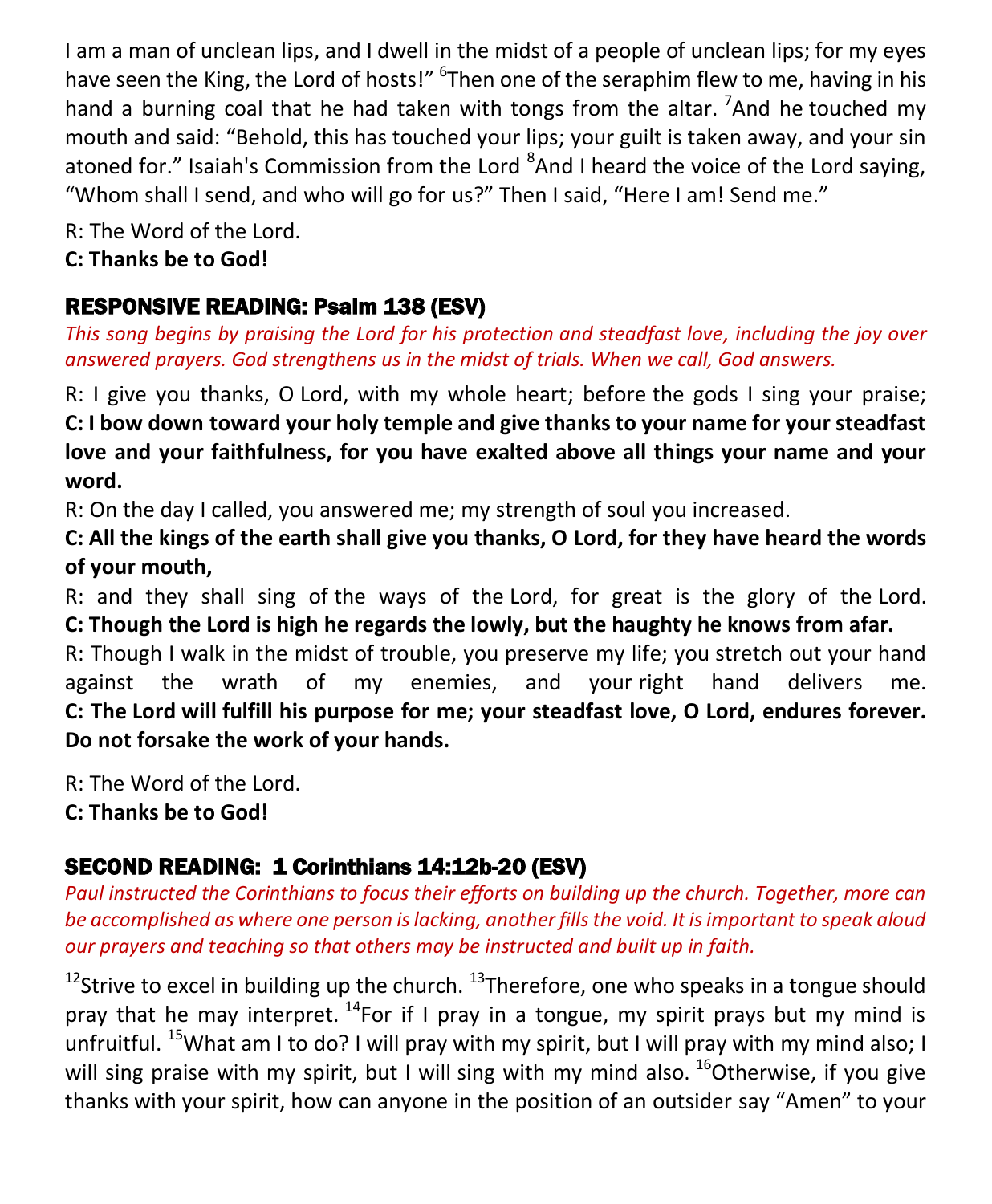thanksgiving when he does not know what you are saying?  $^{17}$  For you may be giving thanks well enough, but the other person is not being built up.  $^{18}$ I thank God that I speak in tongues more than all of you.  $^{19}$ Nevertheless, in church I would rather speak five words with my mind in order to instruct others, than ten thousand words in a tongue. <sup>20</sup>Brothers, do not be children in your thinking. Be infants in evil, but in your thinking be mature.

R: The Word of the Lord.

**C: Thanks be to God!** 

## GOSPEL READING: Luke 5:1-11 (ESV)

P: The Holy Gospel according to Saint Luke, the 5<sup>th</sup> Chapter.

## **C: Glory to you, O Lord!**

 $1$ On one occasion, while the crowd was pressing in on him to hear the word of God, he was standing by the lake of Gennesaret,  $^2$ and he saw two boats by the lake, but the fishermen had gone out of them and were washing their nets.  $3$  Getting into one of the boats, which was Simon's, he asked him to put out a little from the land. And he sat down and taught the people from the boat. <sup>4</sup>And when he had finished speaking, he said to Simon, "Put out into the deep and let down your nets for a catch." <sup>5</sup>And Simon answered, "Master, we toiled all night and took nothing! But at your word I will let down the nets." <sup>6</sup>And when they had done this, they enclosed a large number of fish, and their nets were breaking. <sup>7</sup>They signaled to their partners in the other boat to come and help them. And they came and filled both the boats, so that they began to sink. <sup>8</sup>But when Simon Peter saw it, he fell down at Jesus' knees, saying, "Depart from me, for I am a sinful man, O Lord." <sup>9</sup>For he and all who were with him were astonished at the catch of fish that they had taken, <sup>10</sup>and so also were James and John, sons of Zebedee, who were partners with Simon. And Jesus said to Simon, "Do not be afraid; from now on you will be catching men."  $^{11}$ And when they had brought their boats to land, they left everything and followed him.

P: This is the Gospel of our Lord! **C: Praise to you, O Christ!** 

## **SERMON**

## HYMN OF THE DAY: Here I Am, Lord *(see back of the bulletin)*

## OFFERING *and* OFFERING RESPONSE

*As the usher brings forward the offering,* please stand to *sing:*

*Praise God from whom all blessings flow. Praise Him all creatures here below. Praise Him above ye heav'nly host. Praise Father, Son, and Holy Ghost. Amen*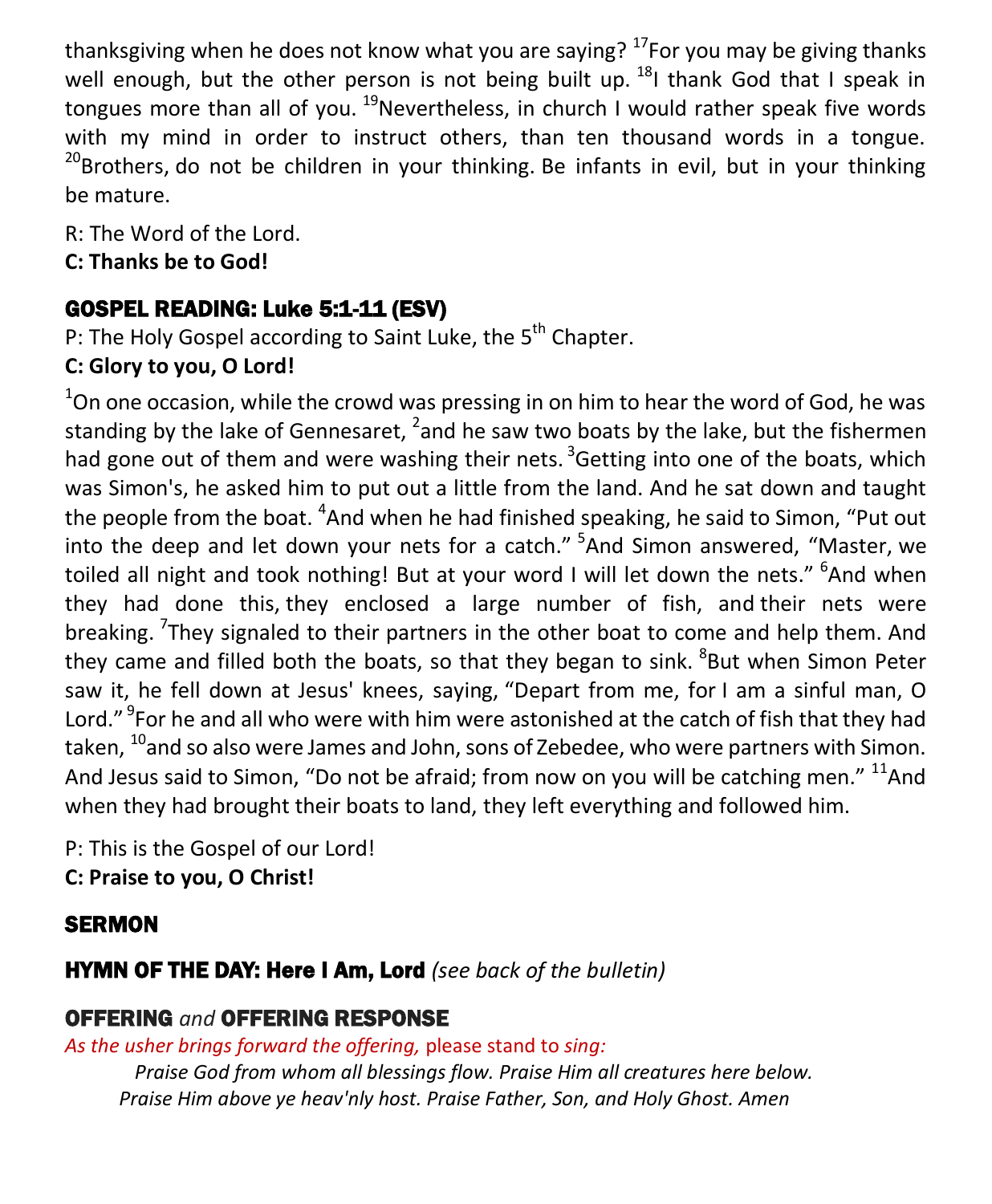## THE NICENE CREED

*Having heard the Word of God, we respond with these words. By confessing one of the Church's most ancient and historic creeds, we express our unity in the faith; the same faith the universal body of Christ has confessed throughout countless generations of believers.* 

**We believe in one God, the Father, the Almighty, maker of heaven and earth, of all that is, seen and unseen.**

**We believe in one Lord, Jesus Christ, the only Son of God, eternally begotten of the Father, God from God, Light from Light, true God from true God, begotten, not made, of one Being with the Father. Through him all things were made. For us and for our salvation he came down from heaven; by the power of the Holy Spirit he became incarnate from the virgin Mary, and was made man. For our sake he was crucified under Pontius Pilate; he suffered death and was buried. On the third day he rose again in accordance with the Scriptures; he ascended into heaven and is seated at the right hand of the Father. He will come again in glory to judge the living and the dead, and his kingdom will have no end.**

**We believe in the Holy Spirit, the Lord, the giver of life, who proceeds from the Father and the Son. With the Father and the Son he is worshiped and glorified. He has spoken through the prophets. We believe in one holy Christian and apostolic Church. We acknowledge one Baptism for the forgiveness of sins. We look for the resurrection of the dead, and the life of the world to come. Amen.**

## PRAYERS OF THE PEOPLE

Each petition ends with the words *Lord, in your mercy*. Respond by saying *Hear our prayer.*

## THE SACRAMENT OF HOLY COMMUNION

P: The Lord be with you.

**C: And also with you.**

P: Lift up your hearts.

**C: We lift them to the Lord.**

P: Let us give thanks to the Lord our God.

**C: It is right to give him thanks and praise.**

P: It is indeed right and salutary, that we should at all times, and in all places, give thanks to you, O Lord, Holy Father, for in the night of his betrayal…

## WORDS OF INSTITUTION

## THE HYMN OF TRIUMPH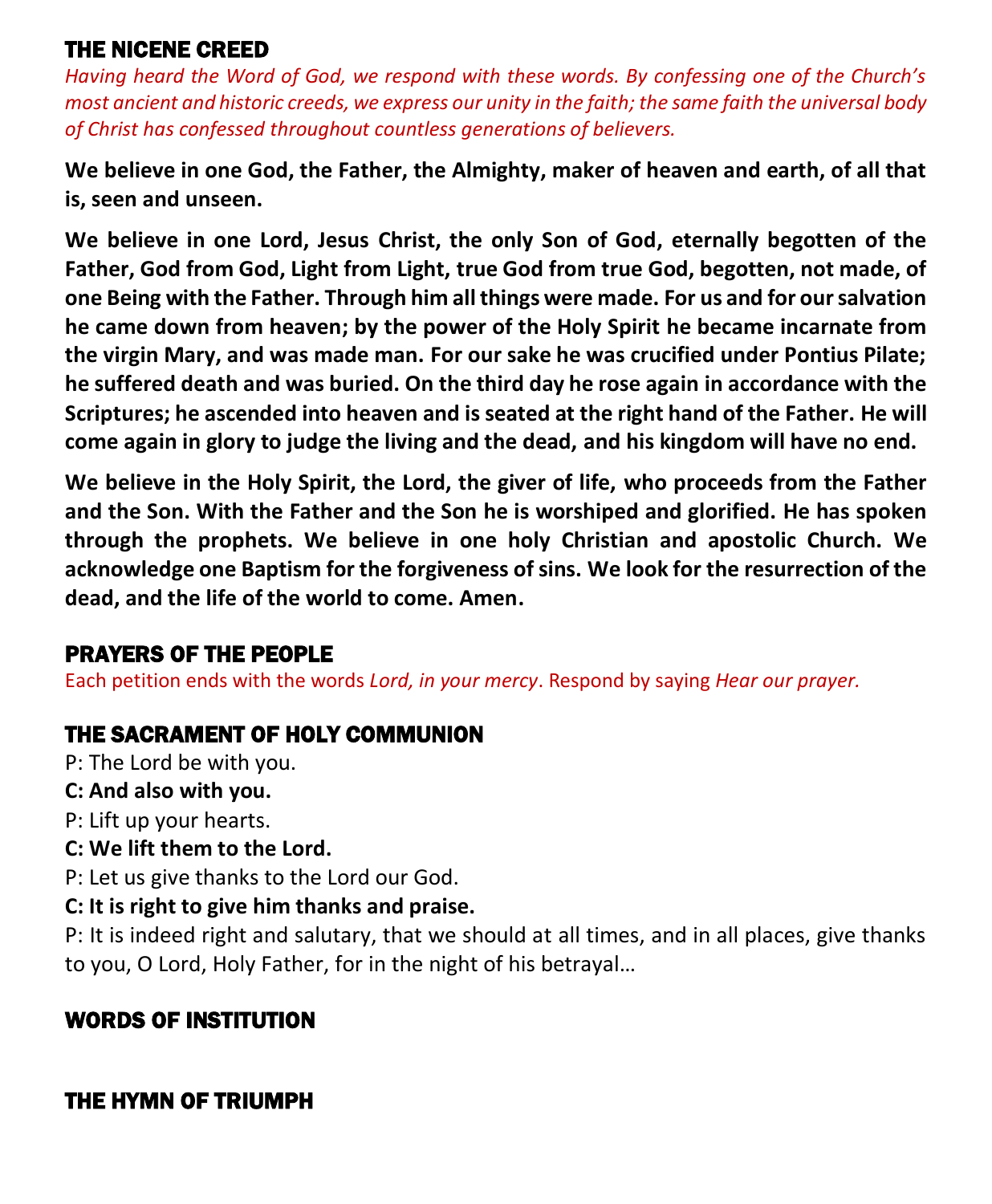*With the company of all heaven and earth we join the angel choir in the ongoing and eternal worship of the Lamb Jesus who was slain and now comes to join our meal of bread and wine with his body and blood, forgiveness and grace, peace and love.* 



#### LORD'S PRAYER

**C: Our Father, who art in heaven, hallowed be thy name, thy kingdom come, thy will be done, on earth as it is in heaven. Give us this day our daily bread; and forgive us our trespasses, as we forgive those who trespass against us; and lead us, not into temptation,**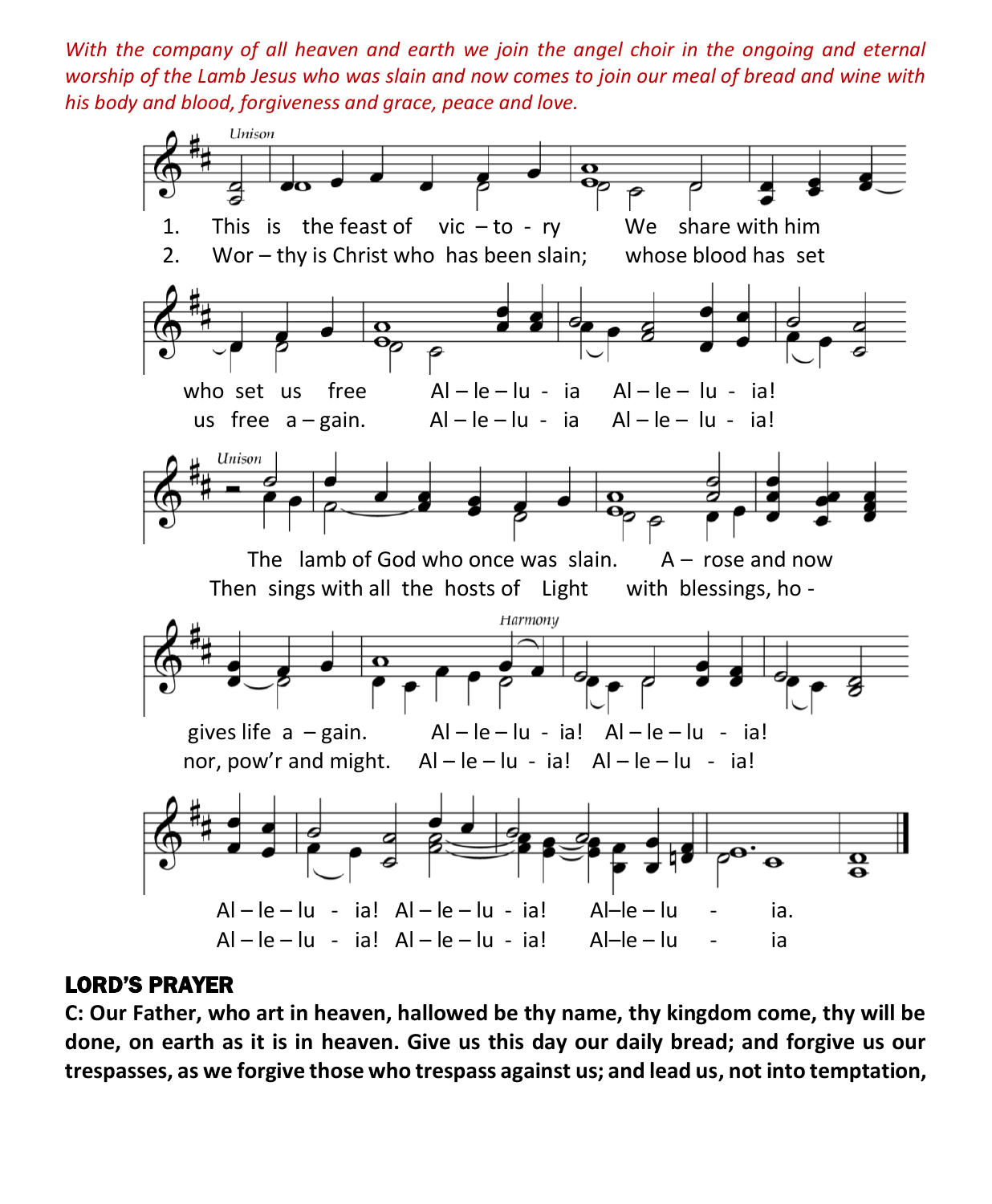**but deliver us from evil. For thine is the kingdom, and the power, and the glory, forever and ever. Amen.**

#### COMMUNION DISTRIBUTION

*All who are baptized, have been instructed properly, and trust God's Word are welcome to communion, where our Lord is truly present, offering his gifts of forgiveness and eternal life. If partaking in the Lord's Supper, please indicate this on the friendship pad at the end of your pew so our records are complete.*

#### BENEDICTION

## SENDING HYMN: Jesus Calls Us; o'er the Tumult………………………..RECLAIM No. 184

**\_\_\_\_\_\_\_\_\_\_\_\_\_\_\_\_\_\_\_\_\_\_\_\_\_\_\_\_\_\_\_\_\_\_\_\_\_\_\_\_\_\_\_\_\_\_\_\_\_\_\_\_\_\_\_\_\_\_\_\_\_\_\_\_\_\_\_\_\_\_\_\_\_**

### DISMISSAL

P: Go in peace, loving and serving in the name of our crucified and risen Lord. **C: Thanks be to God!**

#### COPYRIGHT

*Portions of today's served used by permission | ©1977 John Ylvisaker (Contract # 13539)*

### THOSE SERVING TODAY

**Pastor:** Rev. Aaron L. Deutsch **Keyboardist:** Nikki Basel **Reader:** Jim Lambert **Ushers:** Brad Matthes and Don Peterson **Greeters:** Ron and Susan Brooks **Tech Team:** Mike and Vicki Youngerberg **Communion Set-Up:** Ron and Susan Brooks **Communion Assistants:** Mike and Vicki Youngerberg **Ministers:** Every member of Resurrection Lutheran

#### THIS WEEK AT RESURRECTION LUTHERAN

| Sunday    | Feb. 6  | 9:30am             | Worship                |
|-----------|---------|--------------------|------------------------|
|           |         | 10:30am            | Fellowship             |
| Monday    | Feb. 7  | 10:00am            | <b>Morning Prayer</b>  |
| Tuesday   | Feb. 8  | 6:00pm             | <b>Church Council</b>  |
| Wednesday | Feb. 9  | Noon               | Lectionary Lunch       |
|           |         | 1:15 <sub>pm</sub> | Women's Bible Study    |
|           |         | 5:30pm             | <b>Choir Rehearsal</b> |
|           |         | 6:30pm             | Adult Bible Study      |
| Thursday  | Feb. 10 | 8:00am             | Men's Bible Study      |
| Sunday    | Feb. 13 | 9:30am             | Worship                |
|           |         | 10:30am            | Fellowship             |
|           |         | 5:30 <sub>pm</sub> | Valentine's Banquet    |